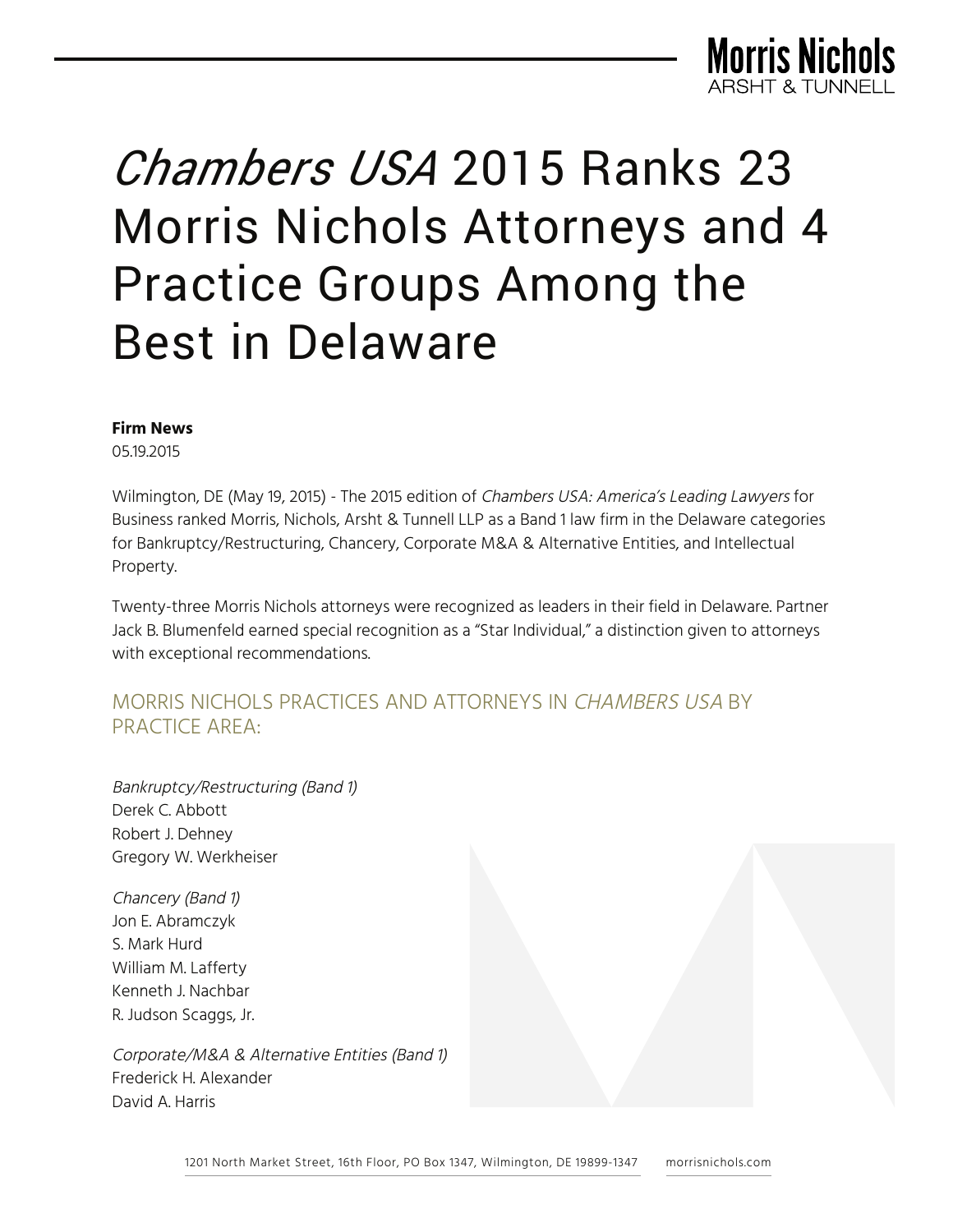

## *Chambers USA* **2015 Ranks 23 Morris Nichols Attorneys and 4 Practice Groups Among the Best in Delaware**

Louis G. Hering A. Gilchrist Sparks, III Walter C. Tuthill Patricia O. Vella Jeffrey R. Wolters

Intellectual Property (Band 1) Jack B. Blumenfeld Mary B. Graham Thomas C. Grimm Julia Heaney Karen Jacobs Maryellen Noreika Rodger D. Smith II

Real Estate Donald N. Isken (Band 1)

## ABOUT CHAMBERS USA

Chambers USA ranks the leading law firms and attorneys in an extensive range of practice areas throughout the United States. The rankings are based on client and peer-review interviews and research. The guide is widely referred to by industry-leading companies, organizations, and law firms.

## ABOUT MORRIS, NICHOLS, ARSHT & TUNNELL LLP

Morris Nichols combines a broad national practice of corporate, intellectual property, business reorganization and restructuring, commercial law and litigation with a general business, tax, estate planning and real estate practice within the State of Delaware. The firm is regularly involved as lead counsel or co-counsel in matters of national and international significance, as well as those affecting its immediate community. Follow us on LinkedIn or Twitter.

#### **PROFESSIONALS**

Jack B. Blumenfeld

S. Mark Hurd

Karen Ann Jacobs

William M. Lafferty